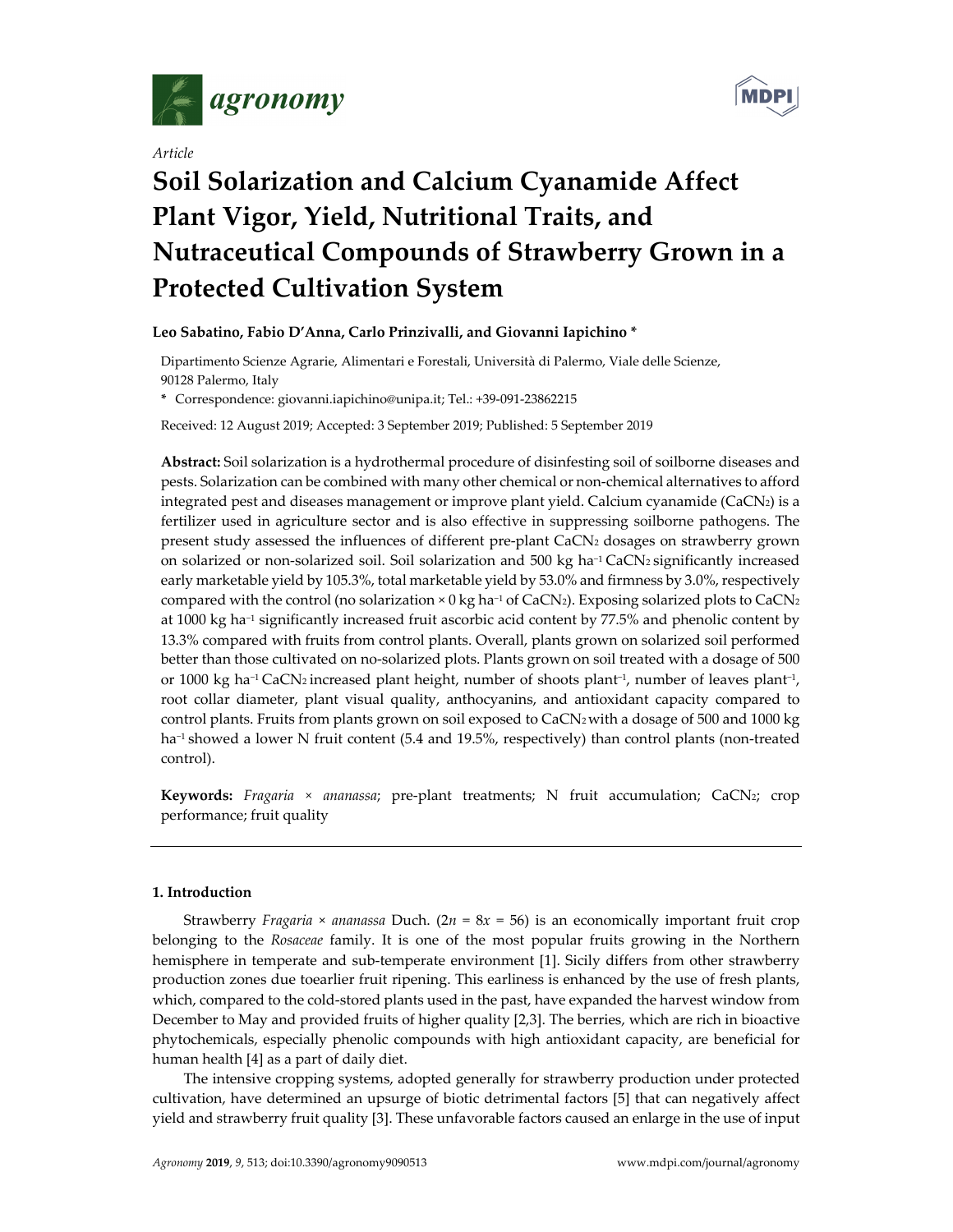factors, such as chemical fertilizer and pesticides, that in turn have led to ecological and health concerns. Subsequent to the ban of methyl bromide, since 2005 in developed countries and from 2015 in developing countries [6], the need for more environmentally friendly plant production systems occurred.

Soil solarization is a disinfection technique that employs solar radiation during summer months to increase the soil temperature under a polyethylene tarped field in which the soil–water content is brought to field capacity [7]. Soil solarization produces, for an extended period of time, soil temperatures between 37 and 55 °C at a depth of 15 cm, which are deleterious to soilborne plant pathogenic organisms [8] such as soilborne fungi (*Verticillium dahliae*, *Phytophthora fragariae*, *P. cactorum*, *Rhizoctonia* spp., *Pythium* spp., *Fusarium* spp.) and virus-transmitting nematodes [9]. High temperatures (55 °C) can also reduce the risk of spreading of highly infectious viruses such as *Pepino mosaic virus*, released in the soil from the seeds and the roots of infected plants [10,11]. Kodama and Fukai [12] and D'Anna et al. [2], report that in soil used for strawberry cultivation soil solarization represents a good alternative to Methyl Bromide both for pathogens control and improving plant performance. Solarization represents an attractive practice for strawberry cultivation in Sicily and in the Mediterranean areas since the crop is usually grown as an annual, with a summer fallow period (best for solarization) followed by a fall planting through clear plastic mulch.

Calcium cyanamide (CaCN2) is very well known as a fertilizer used in the agriculture sector. It can improve the soil, prevent soil acidification, and increase yield and fruit quality [13]. Bletsos [14] demonstrated that CaCN<sub>2</sub> use as a soil fumigant for controlling soilborne diseases is effective in suppressing clubroot disease in cabbage and fusarium wilt in cucumber and melon. Furthermore, soil sterilization with CaCN<sub>2</sub> has positive influences on growth, production, and fusarium wilt control in melon compared with methyl bromide soil fumigation [14]. Zhu et al. [15] demonstrated that CaCN2 can successfully control spinach rhizoctonia rot and strawberry fusarium wilt and eradicate certain pests and viruses in the soil.

Solarization and CaCN2 fumigation are simple, efficient and practical methods for strawberry production. However, since plant response to solarization and CaCN<sub>2</sub> fumigation are affected by genotype and growing conditions, a specific study isnecessary to assess methods and doses. To the best of our knowledge, the literature lacks information on the interaction between solarization and CaCN<sub>2</sub> dosage in strawberry and on its effects on fruit quantitative and qualitative characteristics. Starting from the above premises, the objective of our research was to evaluate the interactive effect of solarization and CaCN2 dosage on growth, development, yield, and qualitative traits of an established strawberry cultivar in a representative Sicilian production area.

#### **2. Materials and Methods**

#### *2.1. Crop System and Treatments*

The research was carried out for two years from June 2016 to May 2018 in the experimental farm of the Department Agriculture, Food and Forestry Sciences of Palermo (SAAF), at Marsala, Trapani Province (longitude 12°26' E, latitude 37°47' N, altitude 37 m) on the northwestern coast of Sicily (Italy). The preceding crop was strawberry. "Florida Fortuna" cultivar was transplanted by using the conventional winter planting system for protected cultivation [16]. The trial was conducted under multiple tunnels. The soil of the experimental field was basically derived from transformation of the typically fertile Sicilian "sciare" soils, mainly made up of sand (<80%) at pH 8.5, high activity limestone at 8.8% and richly endowed with exchangeable K2O (660 ppm), phosphorous (68 ppm), total nitrogen (2%), and organic matter from exhausted distillery marc (10 t/ha). Previous to transplant, half of the experimental field was solarized with a green polyethylene (PE) film (0.05 mm) for 75 days starting from 15 June 2016 and 15 June 2017. Throughout solarization, soil temperature was measured at 15 cm depth and recorded every 60 min, using a Testo 175-T2 data logger (Farnell, Milan, Italy) (Figure 1).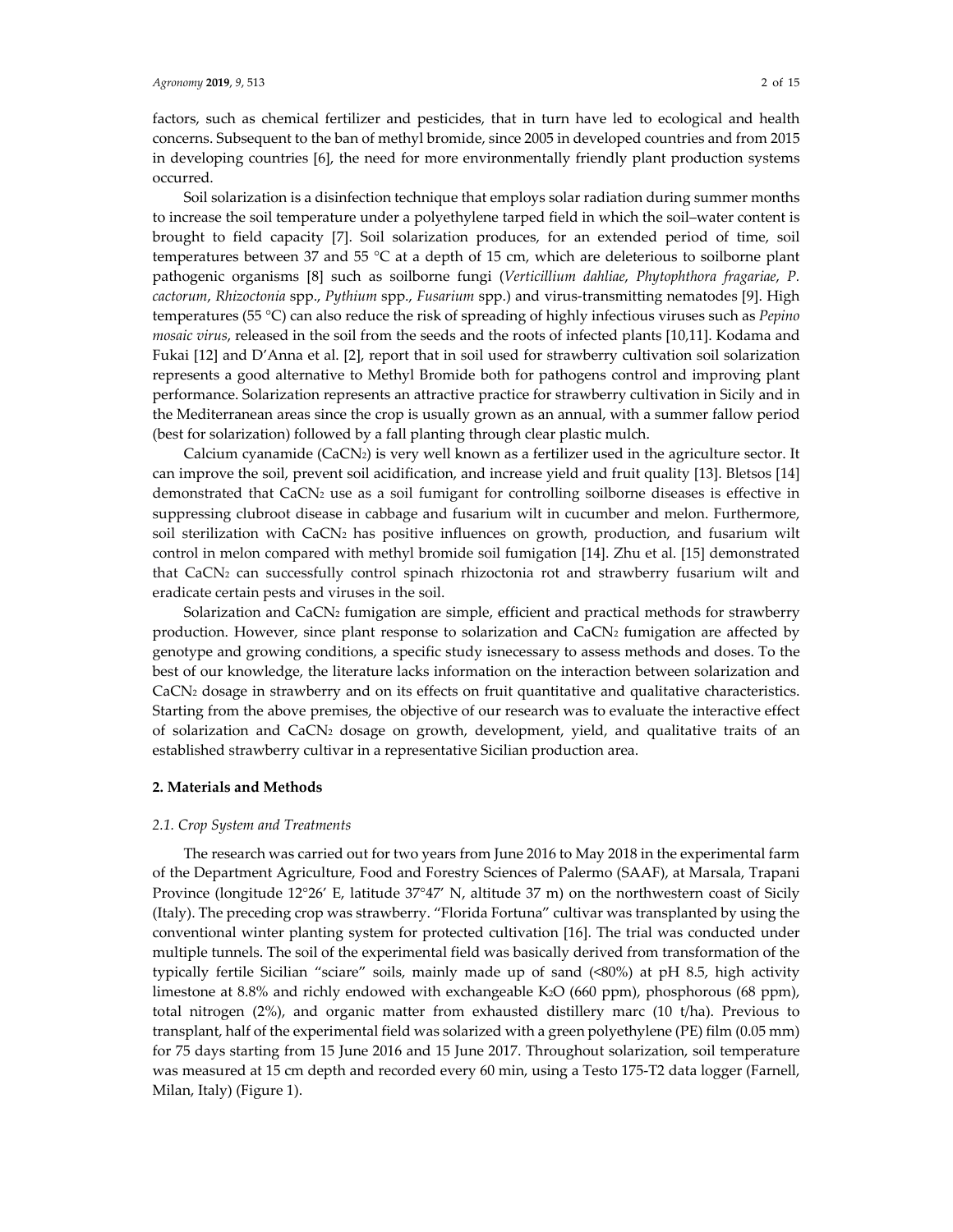

**Figure 1.** Average hourly soil temperature in solarized and no-solarized plots.

The same film was maintained on the soil as mulching during strawberry cultivation. As a second treatment factor, on 14 June 2016 and 14 June 2017, three different doses of calcium cyanamide (CaCN2) (0, 500, or 1000 kg ha−1, based on our preliminary unpublished study) were supplied in both no-solarized and solarized plots, respectively. The application of granular CaCN2 (19.8% of N) (Perlka; AlzChem, Trostberg, Germany) was performed by broadcasting on the whole plot surface and subsequently incorporating into the soil about 10 cm deep. Freshly containerized plants were transplanted on 15th September 2016 and 2017 in twin rows at a density of eight plants m−2. All cultural practices recommended for strawberry cultivation were adopted uniformly according to crop necessities. Fertigations provided an overall 200 kg ha−1 of N (including the nitrogen supplied via CaCN2), 150 kg ha−1 of P2O5, 300 kg ha−1 of K2O and 60 kg ha−1 of iron chelate. Thus, all plots received the same amount of N, P2O5, K2O, and iron chelate. Nitrogen supplied via fertigation was in the form of NO<sub>3</sub><sup>-</sup>. The tunnels were covered in the second half of November with 120 μm thick clear PE plus ethylene vinyl acetate (EVA).

The two solarization treatments (solarized soil vs non-solarized soil) were combined with the three CaCN<sub>2</sub> treatments in a two factorial experimental design rendering six treatments. Each treatment was replicated three times and contained 10 plants. Thus, the total number of strawberry plants was 180.

Meteorological data for both growing seasons (2016–2017 and 2017–2018) were recorded and provided by the meteorological station of the experimental farm of the Department SAAF. Average, maximum, and minimum daily temperature during the plant growing period was observed (Figures 2 and 3).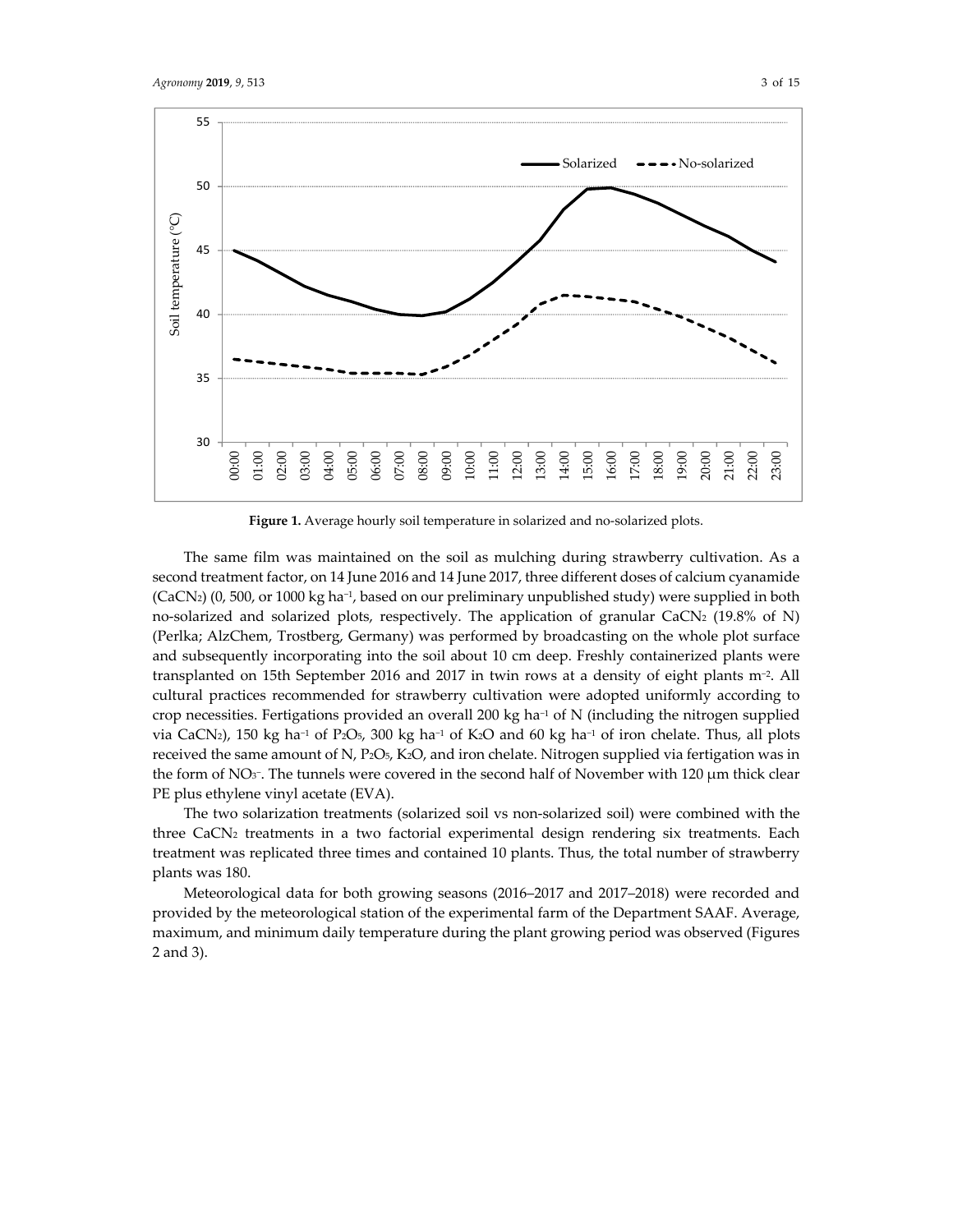

**Figure 2.** Daily average, minimum and maximum air temperature at Marsala, Trapani Province (longitude 12°26' E, latitude 37°47' N, altitude 37 m) during the first experiment (2016–2017).





#### *2.2. Measurements and Analysis*

Fruit yield data were recorded monthly from November to May. Total fruit yield was also calculated. Monthly and total fruit yield was intended by taking all the harvested fruit on each picking, and thereafter, fruits that were free from malformation and *Botrytis* rot symptoms were sorted out to calculate the marketable fruit yield.

At the beginning of the first harvest (55 days after transplanting), plant height, number of shoots plant<sup>-1</sup>, number of leaves plant<sup>-1</sup> and root collar diameter were recorded. At the end of the cycle (end of May) the plant visual quality was also scored on a 9 to 1 continuous scale, where 9 refers to excellent appearance, 7 to good, 5 to fair (plant that produces fruits at limit of marketability), 3 to fair (plant that produces fruits usable but not saleable), and 1 to plant seriously damaged.

Sampling for the quality analysis of the fruits was carried out as described by Sabatino et al. [16]. Therefore, 10 representative commercially mature fruits for each replication were used. Color  $(L^*, a^*,$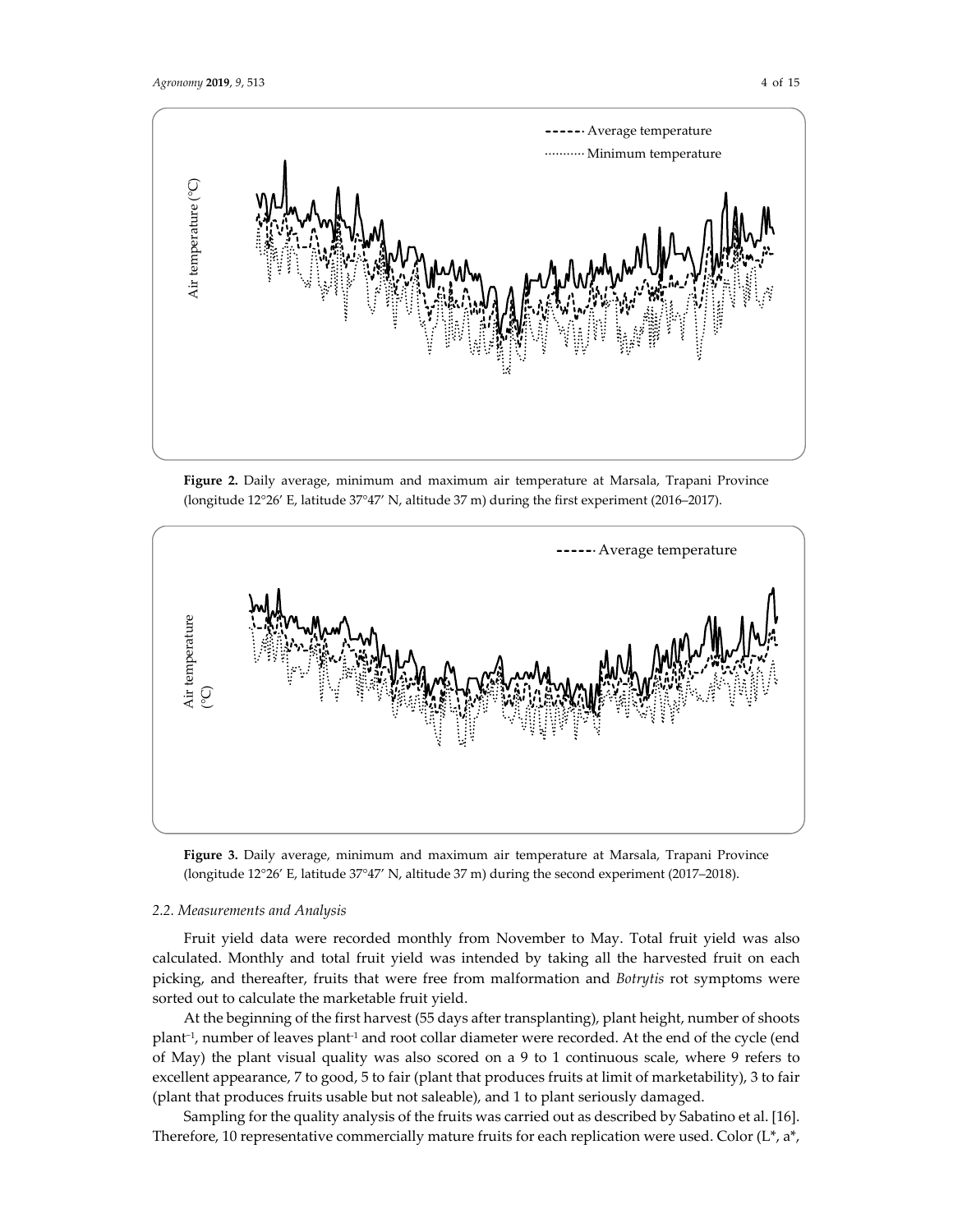and b\* parameters–CIELab) was measured on two opposite point of strawberry fruit skin (equatorial zone) by a colorimeter (Chroma-meter CR-400, Minolta Corporation, Ltd., Osaka, Japan). Fruit firmness was determined by measuring its resistance to the plunger of a digital penetrometer (Trsnc, Italy). Each fruit was subjected to a compression in two opposite point in the equatorial part using a 6 mm diameter stainless steel cylinder probe. The mean peak force was calculated in Newton (N). Sample of the fruit pulp were squeezed by hand with a garlic squeezer. The juice was filtered and total soluble solids (TSS) was measured using a digital refractometer (MTD-045nD, Three-In-One Enterprises Co. Ltd., New Taipei, Taiwan).Titratable acidity (TA) was determined using 10 g aliquots of strawberry fruits poured in 50 mL of distilled water and titrated with 0.1N NaOH to an end-point of pH 8.1. TA was expressed as percentage of citric acid and was calculated using the method reported by Han et al. [17]. Fruit nitrogen content (N) was obtained from the Kjeldahl method. Ascorbic acid content was determined reflectometrically using a Reflectometer RQflex10 Reflectoquant (Sigma-Aldrich, Saint Louis, MO, USA), and the Reflectoquant Ascorbic Acid Test strips. One gram of fruit juice was dissolved in distilled water, maked up to 10 mL, and mixed. Then dipped appropriate test strip into the sample and inserted it into the meter. Results were expressed as mg of ascorbic acid per L fresh weight.

Total phenolics was measured by using 2 g of each sample was weighed out and extracted with 50 mL of methanol. The extraction was conducted under stirring for 60 min at 60 °C. The mixture was filtered through filter paper (Whatman No. 3; Merck, Darmstadt, Germany), filled in a 50 mL volumetric flask and allowed to set in the dark until analysis. Total phenolic content was determined according to the Folin-Ciocalteu (FC) method [18] with slight modifications. The standard or sample extract (100  $\mu$ L) (triplicate) was mixed with 0.4 mL FC reagent. After 3 min reaction 0.8 mL of 10% Na<sub>2</sub>CO<sub>3</sub> was added. The tubes were allowed to stand for 30 min at ambient temperature, and the absorption was measured at 765 nm using a spectrophotometer (CELL, model CE 1020; Cecil Instruments Ltd., Cambridge, England). Gallic acid was used as calibration standard, and the results were calculated as gallic acid equivalent (GAE) (mg/100 g dry weight basis).

Total anthocyanins were obtained by using the fruit extract as reported by Rabino and Mancinell [19]. About 2 g (triplicate) of each sample was weighed out and extracted with 50 mL of solvent containing hydrochloric acid ethanol mixture (95% ethanol, 1.5 N HCl (85/15)), the mixture was stored overnight at 4 °C, then filtered out using Whatman No. 3 filter paper. After extraction of anthocyanins with acidified ethanol, the absorbance of the extracts was measured using a spectrophotometer (CELL, model CE 1020) at 530 and 657 nm. Using formula A = (A 530 – 0.25 A 657) to compensate the contribution of chlorophyll and its degraded products to the absorption at 530 nm. The anthocyanins content was expressed as mg of Cya-3-glucoside equivalent per 100 g of dry sample weight.

Radical-scavenging activity of 1,1-diphenyl-2-picrylhydrazyl radical (DPPH) of fruit samples was measured in terms of their radical-scavenging ability (RSA), using the DPPH method [20,21]. The percentage decrease in absorbance was recorded for each sample, and percentage quenching of DPPH radical was calculated on the basis of the observed decrease in absorbance according to the formula

## % Inhibition =  $[(A_0 - A_1)/A_0] \times 100$

where  $A_0$  is the absorbance value of the DPPH blank solution and  $A_1$  is the absorbance value of the sample solution.

#### *2.3. Statistical Analysis*

The statistical analysis was carried out with the statistical analysis system SPSS software package version 14.0 (StatSoft, Inc., Chicago, IL, USA) using the General Linear Model (GLM). The three calcium cyanamide (CaCN2) doses were combined with the solarization treatment (solarization or no-solarization) in a two-factorial split-plot experimental design. The impact of the different treatments was evaluated by applying two-factorial ANOVA, whereas multiple comparisons of means were performed by applying the Tukey Honestly Significant Difference (HSD) test. For data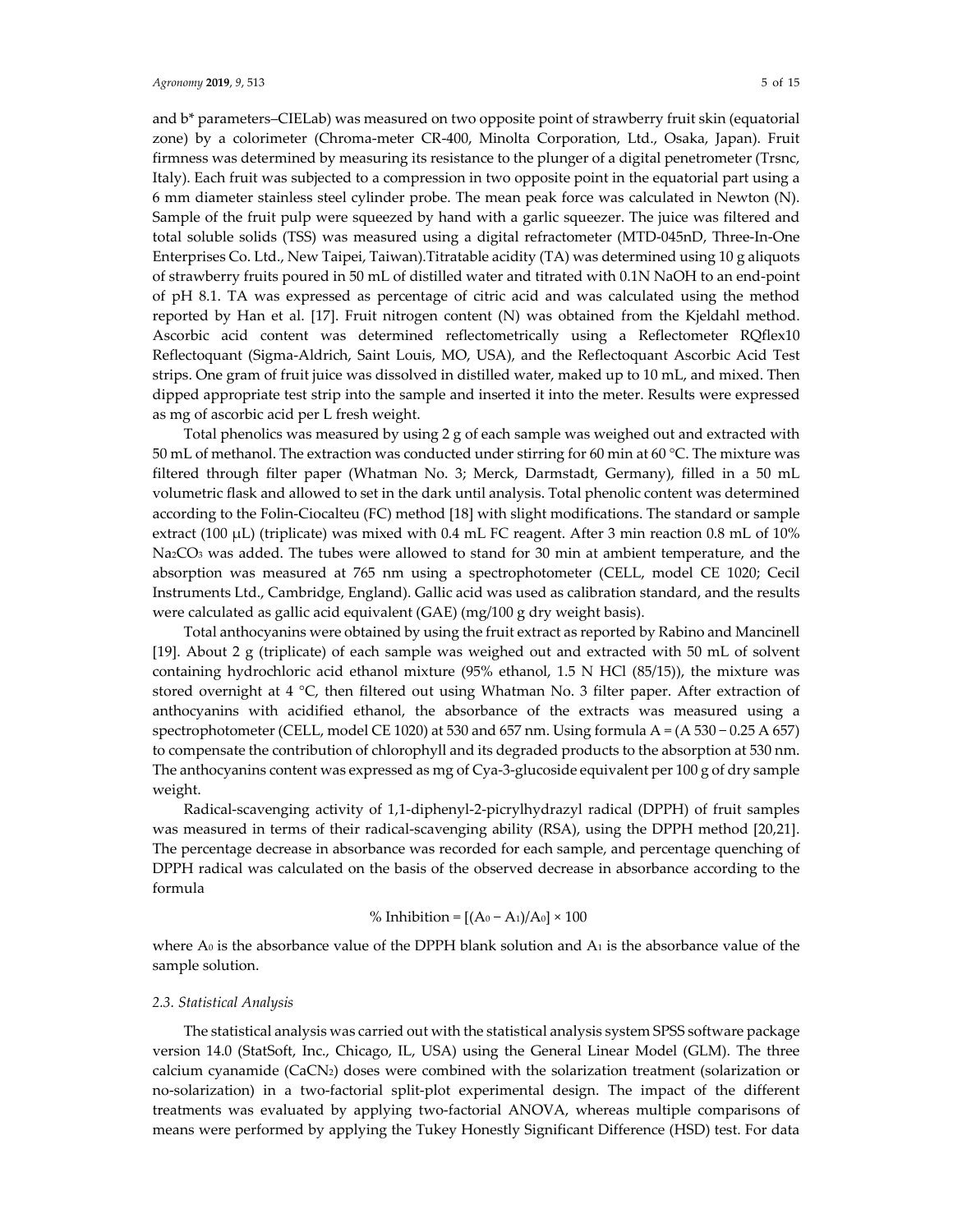expressed in percentage, the arcsin transformation before ANOVA analysis ( $\varnothing$  = arcsin(p/100)<sup>1/2</sup>) was applied.

# **3. Results**

# *3.1. Strawberry Yield and Morphological Traits*

For the monthly marketable and total yield, a significant interaction was found between soil solarization and CaCN2 pre-plant treatment (Table 1).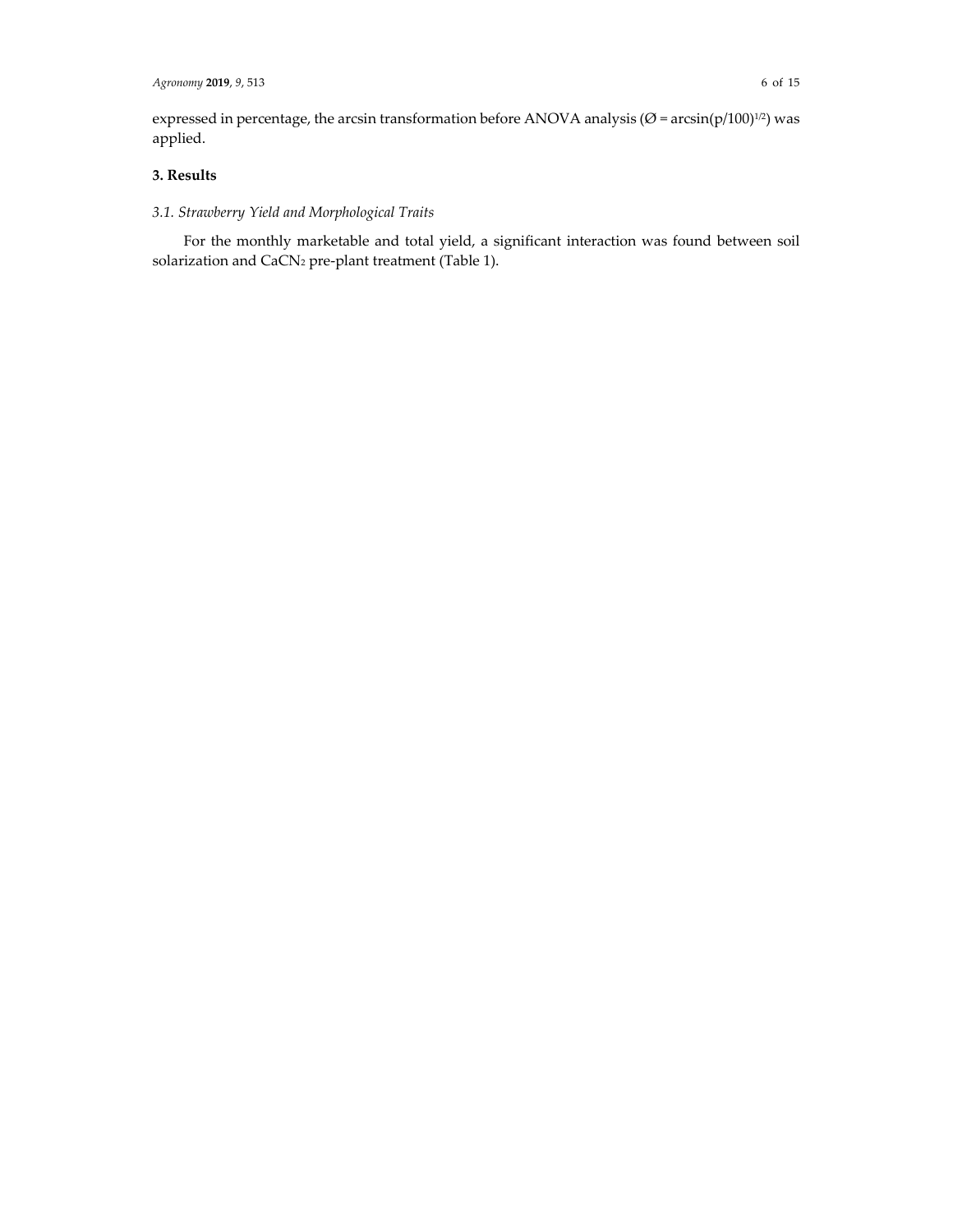| Treatments                                                          | Monthly Marketable Yield (g plant <sup>-1</sup> ) |   |       |              |           |               |       |              |       |               |       |               |       |              |        |               |
|---------------------------------------------------------------------|---------------------------------------------------|---|-------|--------------|-----------|---------------|-------|--------------|-------|---------------|-------|---------------|-------|--------------|--------|---------------|
|                                                                     | Nov.                                              |   | Dec.  |              | lan       |               | Feb.  |              | Mar.  |               | Apr.  |               | May   |              | Total  |               |
| No Solarization $\times$ 0 kg ha <sup>-1</sup> of CaCN <sub>2</sub> | 5.7                                               | h | 22.0  | $\mathbf{e}$ | 30.0      | b             | 130.0 | $\mathbf{e}$ | 268.3 | e             | 195.1 |               | 83.6  |              | 677.0  |               |
| No Solarization × 500 kg ha <sup>-1</sup> of CaCN <sub>2</sub>      | 11.7                                              | a | 51.0  | d            | 33.7      | a             | 154.0 |              | 354.0 | b.            | 294.7 | d             | 126   | d            | 929.0  | d             |
| No Solarization × 1000 kg ha <sup>-1</sup> of CaCN <sub>2</sub>     | 10.0                                              | a | 50.3  | d            | 30.7      | b.            | 145.0 | d            | 315.7 | d             | 278.1 | e             | 119   | e            | 858.0  | e             |
| Solarization $\times$ 0 kg ha <sup>-1</sup> of CaCN <sub>2</sub>    | 11.3                                              | a | 55.0  | $\mathbf{C}$ | 30.0      | b.            | 173.3 | h            | 340.0 | $\mathcal{C}$ | 310.6 | $\mathcal{C}$ | 133   | $\epsilon$   | 957.0  | $\mathcal{C}$ |
| Solarization $\times$ 500 kg ha <sup>-1</sup> of CaCN <sub>2</sub>  | 11.7                                              | a | 71.3  | a            | 22.0      | $\mathcal{C}$ | 182.7 | a            | 366.0 | a.            | 341.1 | a             | 146   | a            | 1036.0 | a             |
| Solarization $\times$ 1000 kg ha <sup>-1</sup> of CaCN <sub>2</sub> | 11.0                                              | a | 64.0  | <sub>b</sub> | 24.7      | d             | 171.7 | <sub>h</sub> | 360.7 | a             | 319.9 | b.            | 137   | <sub>h</sub> | 989.3  | b             |
| Significance                                                        |                                                   |   |       |              |           |               |       |              |       |               |       |               |       |              |        |               |
| Solarization                                                        | $**$                                              |   | $***$ |              | $***$     |               | $***$ |              | $***$ |               | $***$ |               | $***$ |              | $***$  |               |
| Calcium cyanamide (CaCN2)                                           | $**$                                              |   | $***$ |              | <b>NS</b> |               | $***$ |              | $***$ |               | $***$ |               | $***$ |              | $***$  |               |
| Solarization $\times$ CaCN <sub>2</sub>                             | $**$                                              |   | $***$ |              | **        |               | **    |              | $***$ |               | $***$ |               | $***$ |              | $***$  |               |

**Table 1.** Effect of soil solarization and calcium cyanamide (CaCN2) pre-plant treatment on monthly and total marketable yield of strawberry grown in a protected cultivation system.

Data within a column followed by the same letter are not significantly different at *p* <sup>≤</sup> 0.05 according to Tukey Honestly Significant Difference (HSD) Test. The significance is designated by asterisks as follows: \*\*statistically significant differences at *p*–value below 0.01; \*\*\* statistically significant differences at *p*–value below 0.001; NS, not significant.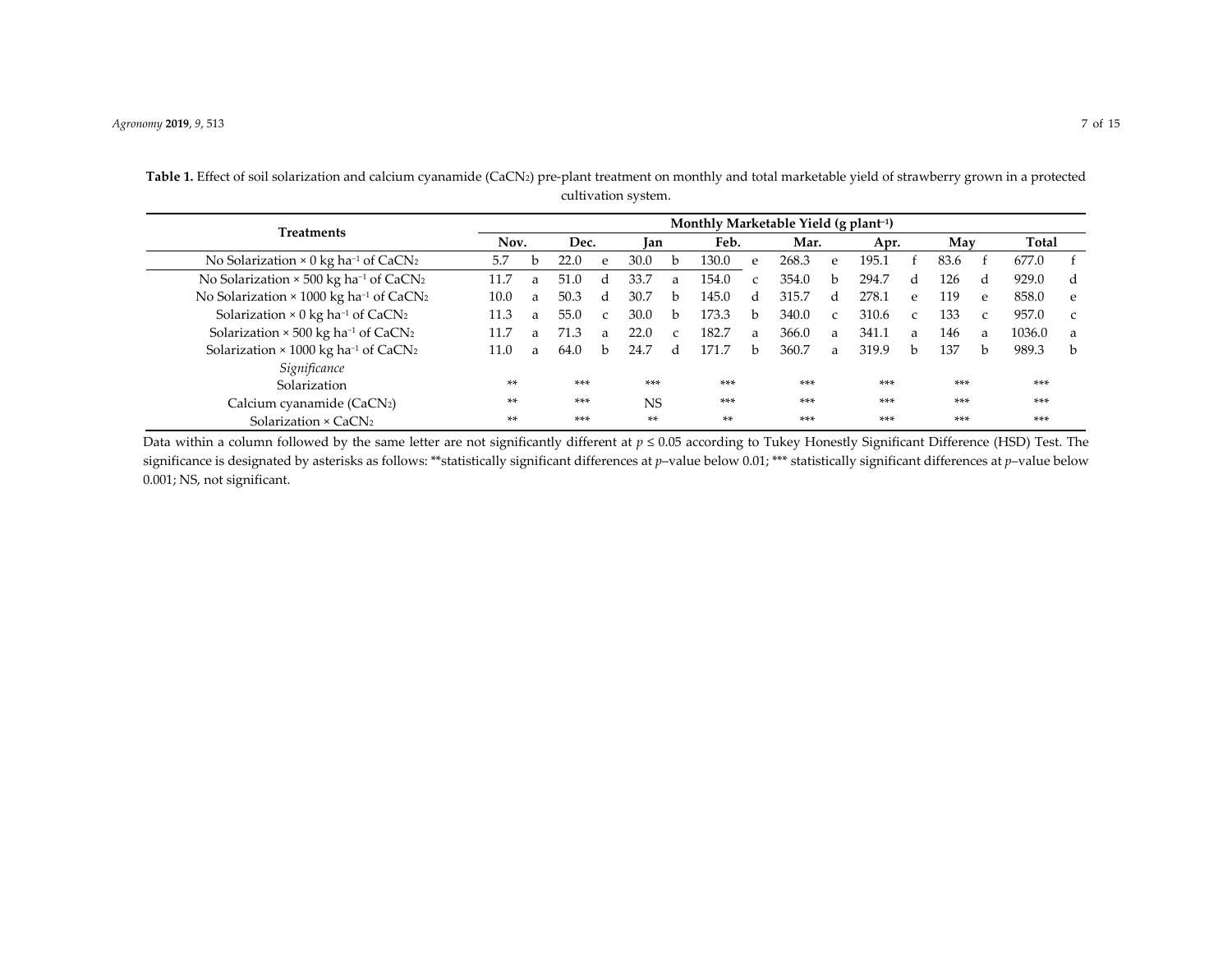November marketable yield on no-solarized soil treated with 500 and 1000 kg ha<sup>-1</sup> of CaCN2 and in solarized soil treated with 0, 500, and 1000 kg ha−1 of CaCN2 were significantly higher than those in control plants (strawberry plants grown on no-solarized soil treated with 0 kg ha−1 of CaCN2) (Table 1).

Plants grown on solarized soil and subjected to CaCN<sub>2</sub> treatment with a dosage of 500 kg ha<sup>-1</sup> had the highest marketable yield in December, followed by plants cultivated on solarized soil and treated with 1000 kg ha<sup>-1</sup> of CaCN<sub>2</sub> (Table 1). Control plants (no solarization × 0 kg ha<sup>-1</sup> of CaCN<sub>2</sub>) displayed the lowest monthly marketable yield.

Applying a CaCN2 dosage of 500 kg ha−1 to strawberry grown on no-solarized soil resulted in the highest monthly marketable yield in January, while the combination solarization  $\times$  1000 kg ha<sup>-1</sup>CaCN2 treatment gave the lowest marketable yield (Table 1).

The treatment solarization  $\times$  500 kg ha<sup>-1</sup> of CaCN<sub>2</sub> produced the highest marketable yield in February, March, April, and May, whereas the control plants revealed the lowest yield performance in terms of monthly production (Table 1).

Plants grown on solarized soil with 500 kg ha<sup>-1</sup> of CaCN<sub>2</sub> showed the highest total yield plant<sup>-1</sup>, followed by those cultivated on solarized soil with 1000 kg ha−1 of CaCN2. Control plants gave the lowest total yield plant−1 (Table 1).

Regardless of the CaCN2 dosage, plants grown on solarized soil showed higher values in terms of plant height, number of shoots plant−1, number of leaves plant−1, root collar diameter and plant visual quality compared to the plants cultivated on no-solarized soil (Table 2).

| <b>Treatments</b>                               | Plant<br>Height<br>(cm) |              | No. of<br><b>Shoots</b><br>$Plant-1$ |             | No. of<br>Leaves<br>$Plant-1$ |   | <b>Root Collar</b><br>Diameter (mm) |               | Plant Visual<br>Ouality |   |
|-------------------------------------------------|-------------------------|--------------|--------------------------------------|-------------|-------------------------------|---|-------------------------------------|---------------|-------------------------|---|
| Solarization                                    |                         |              |                                      |             |                               |   |                                     |               |                         |   |
| No solarization                                 | 18.5                    | b            | 4.4                                  | $\mathbf b$ | 29.2                          | b | 19.6                                | b             | 6.3                     | b |
| Solarization                                    | 25.5                    | a            | 5.1                                  | a           | 32.3                          | a | 22.2                                | a             | 8.5                     | a |
| Calcium cyanamide dosage (kg ha <sup>-1</sup> ) |                         |              |                                      |             |                               |   |                                     |               |                         |   |
| 0                                               | 15.8                    | $\mathsf{C}$ | 3.9                                  | b           | 25.3                          | b | 16.3                                | $\mathcal{C}$ | 5.8                     | b |
| 500                                             | 23.4                    | b            | 5.2                                  | a           | 32.5                          | a | 21.5                                | b             | 8.2                     | a |
| 1000                                            | 27.8                    | a            | 5.3                                  | a           | 35.0                          | a | 24.8                                | a             | 8.2                     | a |
| Significance                                    |                         |              |                                      |             |                               |   |                                     |               |                         |   |
| Solarization                                    | $***$                   |              | $***$                                |             | $**$                          |   | $***$                               |               | ***                     |   |
| Calcium cyanamide (CaCN2)                       | $***$                   |              | ***                                  |             | $***$                         |   | $***$                               |               | ***                     |   |
| Solarization $\times$ CaCN <sub>2</sub>         | <b>NS</b>               |              | <b>NS</b>                            |             | <b>NS</b>                     |   | <b>NS</b>                           | NS            |                         |   |

**Table 2.** Effect of soil solarization and CaCN2 pre-plant treatment on plant height, number of shoots plant−1, number of leaves plant−1, root collar diameter, and plant visual quality of strawberry grown in a protected cultivation system.

Data within a column followed by the same letter are not significantly different at *p* ≤ 0.05 according to Tukey Honestly Significant Difference (HSD) Test. The significance is designated by asterisks as follows: \*\* statistically significant differences at *p*–value below 0.01; \*\*\* statistically significant differences at *p*–value below 0.001; NS, not significant.

Irrespective of the solarization treatment, strawberries grown on soil treated with a dosage of 1000 kg ha−1 of CaCN2 revealed the highest values as regard the aforesaid traits. However, for number of shoots per plant−1, number of leaves plant−1, and plant visual quality, ANOVA analysis and mean separation did not show significant differences between plants cultivated on soil treated with 1000 kg ha<sup>-1</sup> of CaCN<sub>2</sub> and those grown on soil treated with 500 kg ha<sup>-1</sup> of CaCN<sub>2</sub>. Plants cultivated with 0 kg ha<sup>-1</sup> of CaCN<sub>2</sub> revealed the lowest values in terms of plant height, number of shoots plant<sup>-1</sup>, number of leaves plant<sup>-1</sup>, root collar diameter, and plant visual quality. No significant interaction was found between solarization and CaCN2 treatment for all plant growth parameters reported in Table 2.

## *3.2. Nutritional and Nutraceutical Qualities*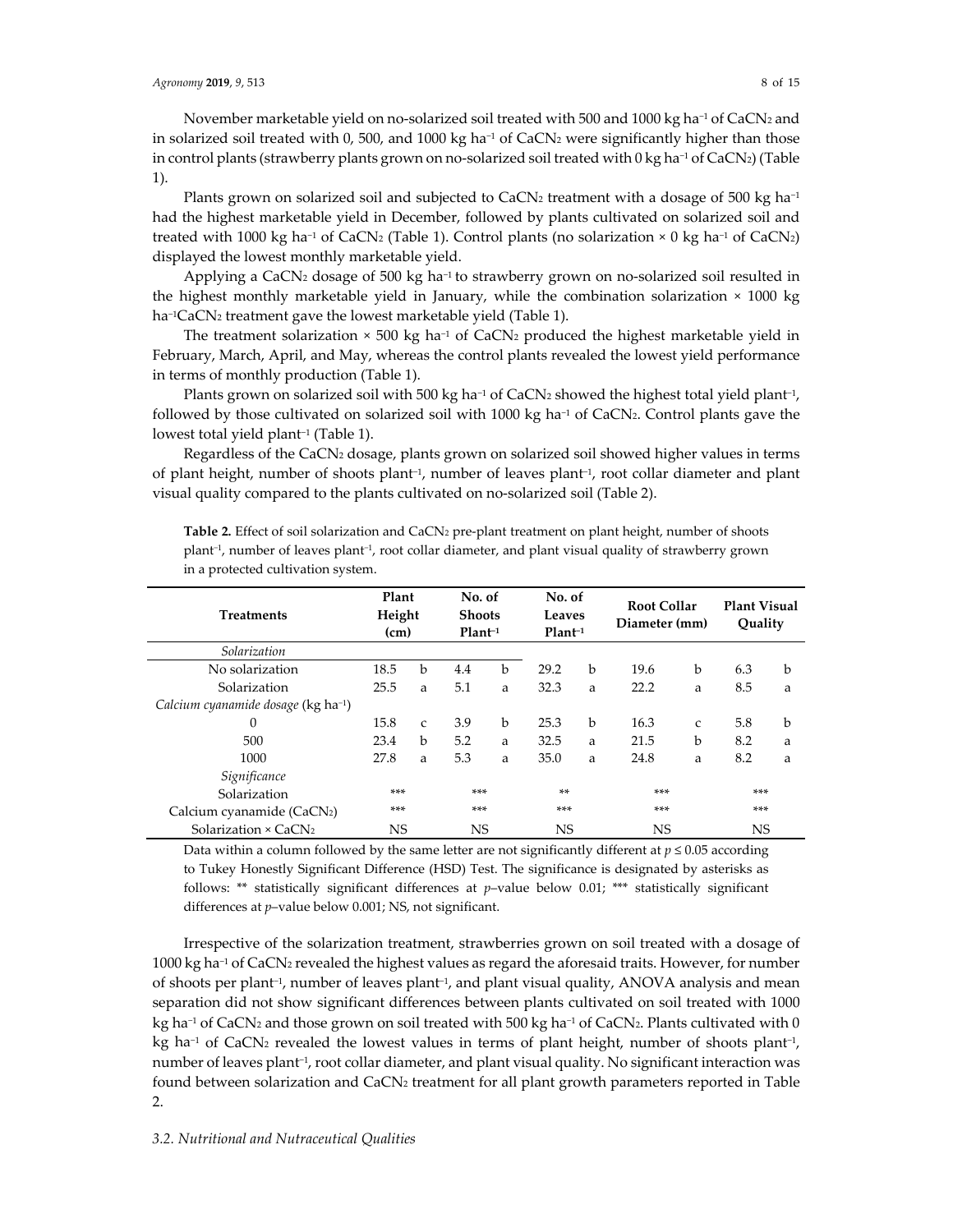ANOVA for TSS, firmness, ascorbic acid phenolic content, a\* color coordinate and L\* color coordinate showed a significant effect of the interaction solarization × CaCN2 (Table 3).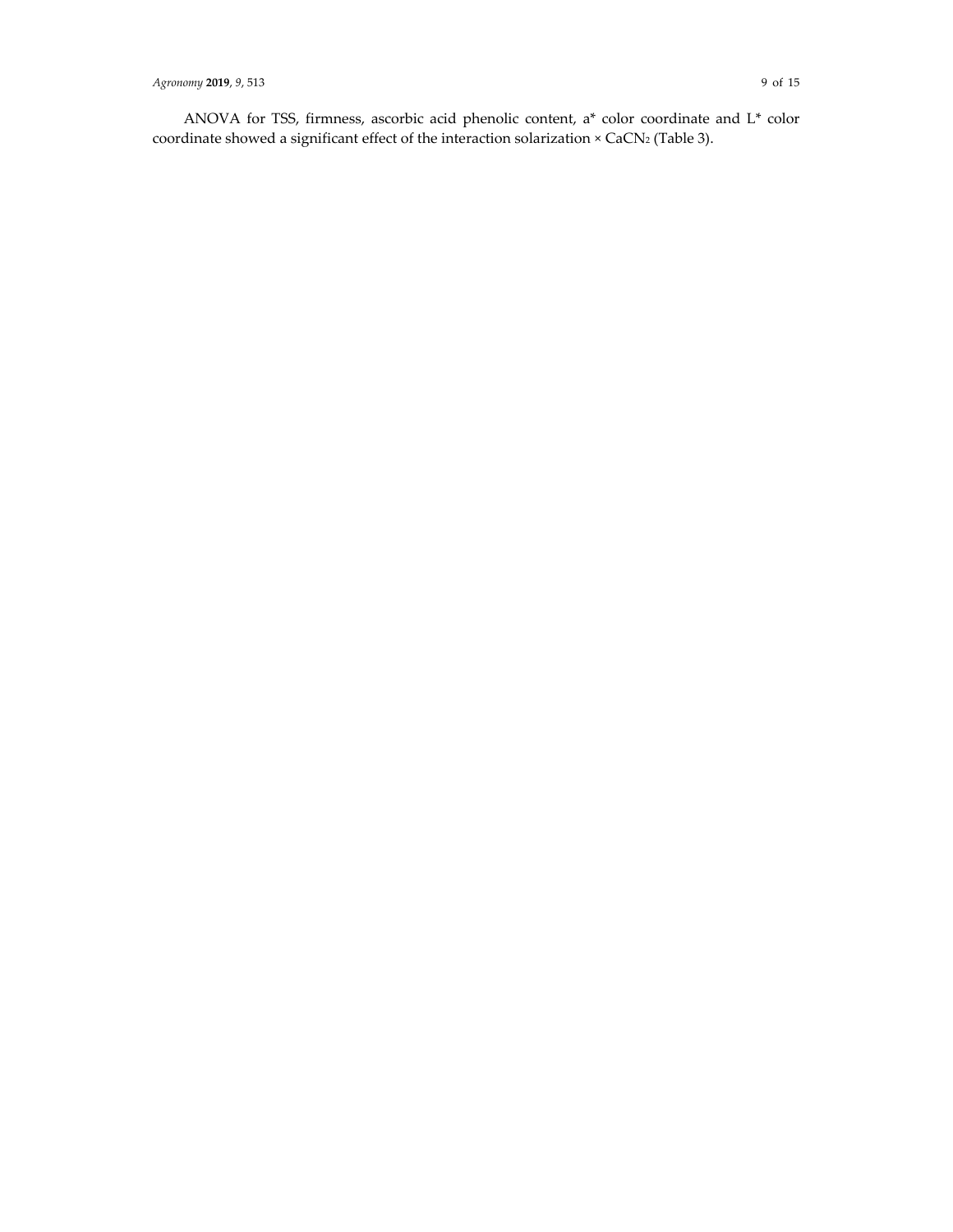Table 3. Effect of soil solarization and CaCN<sub>2</sub> pre-plant treatment on total soluble solids (TSS), firmness, ascorbic acid, phenolic content, a\*, and L\* of strawberry grown in a protected cultivation system.

|                                                                        |     | TSS                  |       | <b>Firmness</b> | Ascorbic acid |   | Phenolic content  |               | $a^*$ |               | L*    |               |
|------------------------------------------------------------------------|-----|----------------------|-------|-----------------|---------------|---|-------------------|---------------|-------|---------------|-------|---------------|
| <b>Treatments</b>                                                      |     | (Brix <sup>o</sup> ) |       | (N)             | $(mg L^{-1})$ |   | $(mg 100 g^{-1})$ |               |       |               |       |               |
| No Solarization $\times$ 0 kg ha <sup>-1</sup> of CaCN <sub>2</sub>    | 8.5 | $\mathcal{C}$        | 8.0   | $\mathbf{C}$    | 33.8          |   | 457.3             | d             | 36.3  | d             | 35.5  | d             |
| No Solarization $\times$ 500 kg ha <sup>-1</sup> of CaCN <sub>2</sub>  | 9.4 | a                    | 8.4   | b               | 40.3          | e | 479.2             | $\mathcal{C}$ | 42.2  | a             | 40.3  | b             |
| No Solarization $\times$ 1000 kg ha <sup>-1</sup> of CaCN <sub>2</sub> | 9.0 | b.                   | 8.8   | a               | 51.7          | C | 498.9             | b.            | 35.4  | d             | 36.6  | d             |
| Solarization $\times$ 0 kg ha <sup>-1</sup> of CaCN <sub>2</sub>       | 9.1 | b.                   | 8.6   | ab              | 47.0          | d | 460.9             | d             | 38.8  | $\mathcal{C}$ | 41.2  | ab            |
| Solarization $\times$ 500 kg ha <sup>-1</sup> of CaCN <sub>2</sub>     | 9.1 | b                    | 8.9   | a               | 54.5          | b | 502.2             | b             | 40.7  | b.            | 42.2  | a             |
| Solarization $\times$ 1000 kg ha <sup>-1</sup> of CaCN <sub>2</sub>    | 9.1 | b.                   | 8.6   | ab              | 60.0          | a | 518.2             | a             | 38.7  | $\mathcal{C}$ | 38.4  | $\mathcal{C}$ |
| Significance                                                           |     |                      |       |                 |               |   |                   |               |       |               |       |               |
| Solarization                                                           | NS. |                      | $***$ |                 | ***           |   | $***$             |               | $**$  |               | $***$ |               |
| Calcium cyanamide (CaCN2)                                              | **  |                      | ***   |                 | $***$         |   | $***$             |               | ***   |               | $***$ |               |
| Solarization $\times$ CaCN <sub>2</sub>                                | **  |                      | ***   |                 | **            |   | $**$              |               | ***   |               | **    |               |

Data within a column followed by the same letter are not significantly different at *p* <sup>≤</sup> 0.05 according to Tukey Honestly Significant Difference (HSD) Test. The significance is designated by asterisks as follows: \*\* statistically significant differences at *p*–value below 0.01; \*\*\* statistically significant differences at *p*–value below 0.001; NS, not significant.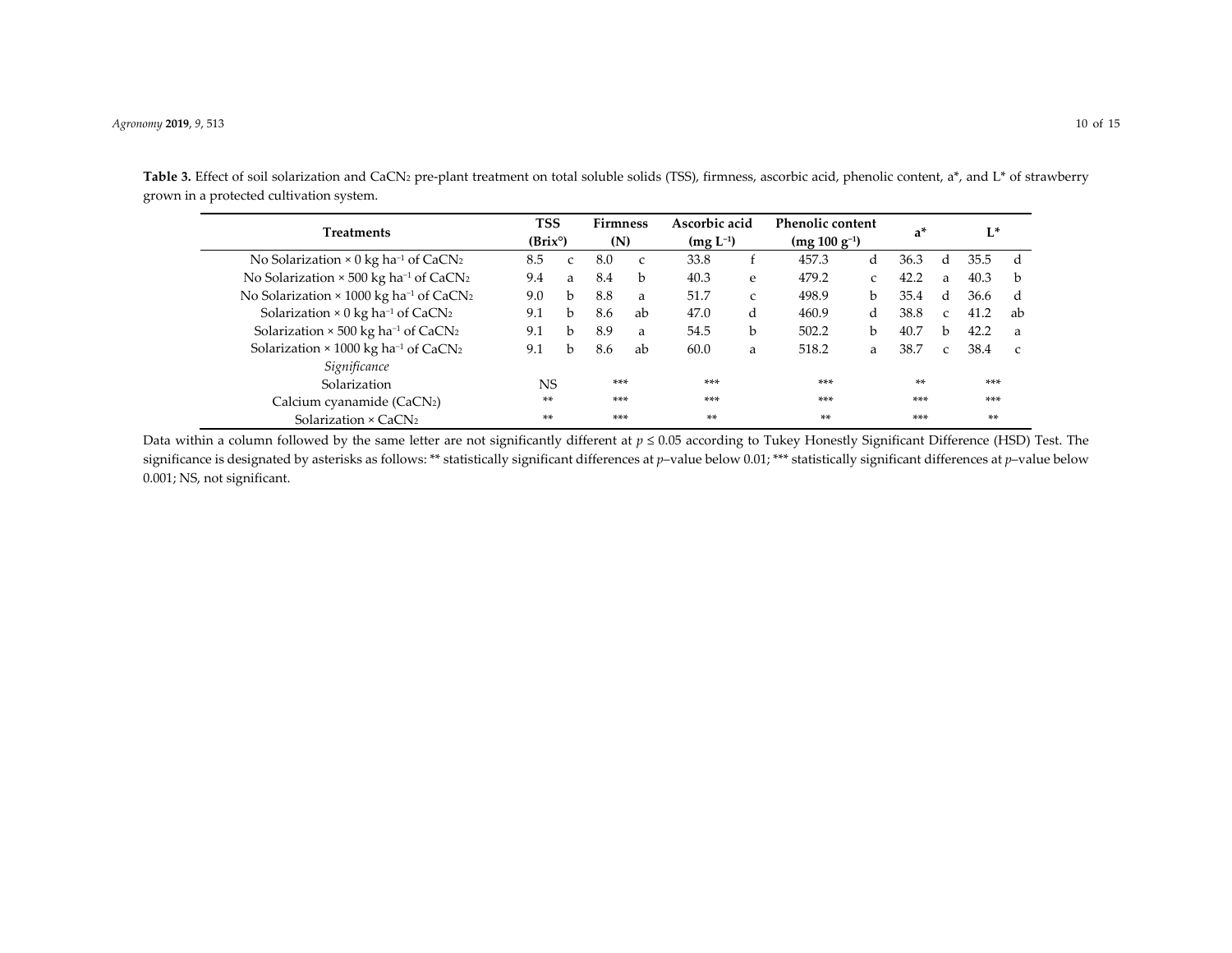Fruits from plants grown on no-solarized soil with a dosage of 500 kg ha−2 of CaCN2 had the highest TSS value (Table 3), whereas fruits from control plants revealed the lowest one. Strawberry fruits from plants subjected to the treatments no-solarization × 1000 kg ha−1 of CaCN2 and solarization × 500 kg ha−1 of CaCN2 revealed the highest value in terms of firmness (Table 3), while control plants gave the softest fruits. However, solarization  $\times$  0 and  $\times$  1000 kg ha<sup>-1</sup> of CaCN<sub>2</sub> are comparable to nosolarization ×1000 kg ha<sup>-1</sup> CaCN<sub>2</sub> and solarization × 500 kg ha<sup>-1</sup> CaCN<sub>2</sub>.

Fruits from plants grown on solarized soil with 1000 kg ha<sup>-1</sup> of CaCN<sub>2</sub> provided the highest ascorbic acid content, followed by those from plants cultivated on solarized soil with 500 kg ha−1 of CaCN2 (Table 3). Control plants had the lowest fruit ascorbic acid content. Data collected on fruit phenolic content supported the trend established for ascorbic acid content (Table 3). Fruits from plants cultivated on no-solarized plots and treated with a dosage of 500 kg ha<sup>-1</sup> of CaCN2 had the highest a<sup>\*</sup> color coordinated, followed by those from solarized plot and treated with 500 kg ha<sup>-1</sup> of CaCN2 (Table 3). Fruits from control plots had the lowest a\* color coordinate.

Strawberry grown on soil exposed to solarization and treated with 500 kg ha<sup>-1</sup> of CaCN2 showed the highest fruit lightness  $(L^*)$ , whereas control plants provided the lowest one (Table 3).

Solarization treatments did not significantly affect TA (Table 4).

| <b>Treatments</b>                               | TA $\left(\% \right)$ of<br>Citric Acid) |   | $N$ (g 100<br>$g^{-1}$ of dw) |               | Anthocyanins (mg of Cya-<br>3-glucoside per 100 g) | <b>Antioxidant Capacity</b><br>$\frac{6}{6}$ Inhibition) | $b^*$ |               |      |  |
|-------------------------------------------------|------------------------------------------|---|-------------------------------|---------------|----------------------------------------------------|----------------------------------------------------------|-------|---------------|------|--|
| Solarization                                    |                                          |   |                               |               |                                                    |                                                          |       |               |      |  |
| No solarization                                 | 0.4                                      |   | 9.0                           |               | 99.8                                               | b                                                        | 82.1  | b             | 22.3 |  |
| Solarization                                    | 0.4                                      |   | 9.2                           |               | 108.5                                              | a                                                        | 86.1  | a             | 21.7 |  |
| Calcium cyanamide dosage (kg ha <sup>-1</sup> ) |                                          |   |                               |               |                                                    |                                                          |       |               |      |  |
| $\mathbf{0}$                                    | 0.5                                      | a | 9.8                           | a             | 90.2                                               | $\mathsf{C}$                                             | 79.1  | $\mathcal{C}$ | 22.0 |  |
| 500                                             | 0.4                                      | b | 9.3                           | b             | 108.4                                              | b                                                        | 85.1  | b             | 21.9 |  |
| 1000                                            | 0.4                                      | b | 8.2                           | $\mathcal{C}$ | 114.0                                              | a                                                        | 88.0  | a             | 22.1 |  |
| Significance                                    |                                          |   |                               |               |                                                    |                                                          |       |               |      |  |
| Solarization                                    | <b>NS</b>                                |   | <b>NS</b>                     |               | $***$                                              |                                                          | $***$ | <b>NS</b>     |      |  |
| Calcium cyanamide (CaCN2)                       | $***$                                    |   |                               | $***$         | ***                                                |                                                          | $***$ | <b>NS</b>     |      |  |
| Solarization $\times$ CaCN <sub>2</sub>         | <b>NS</b>                                |   | NS                            |               | NS                                                 |                                                          | NS    |               | NS   |  |

Table 4. Effect of soil solarization and CaCN<sub>2</sub> pre-plant treatment on titratable acidity (TA), N, anthocyanins, antioxidant capacity and b\* of strawberry grown in a protected cultivation system.

Data within a column followed by the same letter are not significantly different at  $p \le 0.05$  according to Tukey Honestly Significant Difference (HSD) Test. The significance is designated by asterisks as follows: \*\*\* statistically significant differences at *p*–value below 0.001; NS, not significant.

Conversely, the CaCN2 dosage significantly influenced TA, which was highest in fruits from plants grown on plots treated with 0 kg ha<sup>-1</sup> of CaCN2. No significant interaction was found between solarization and CaCN2 dosage in terms of TA.

Without regard of the CaCN2 dosage, solarization treatment did not significantly influence N fruit concentration (Table 4). Irrespective of the solarization, strawberries from plants grown on soil not exposed to CaCN2 showed the highest N concentration, followed by those from plants cultivated on plots treated with 500 kg ha−1 of CaCN2. Plants cultivated in soil treated with a dosage of 1000 kg ha<sup>-1</sup> of CaCN<sub>2</sub> had the lowest N fruit concentration. As regard fruit N concentration, ANOVA did not display a significant effect of the interaction solarization × CaCN2.

Anthocyanins fruit content averaged over  $CaCN<sub>2</sub>$  dosage was significantly higher in plants grown in solarized soil as compared to plants grown in no-solarized plots (Table 4). Fruits from plants grown in soil treated with 1000 kg ha<sup>-1</sup> CaCN<sub>2</sub> gave the highest value in terms of anthocyanins content, followed by those harvested from plots treated with 500 kg ha−1 CaCN2. Fruits from plants grown in soil treated with 0 kg ha−1 CaCN2 had the lowest anthocyanins content. ANOVA did not show significant effect of the interaction solarization × CaCN2.

Data collected on antioxidant capacity supported the trend established for anthocyanins content (Table 4).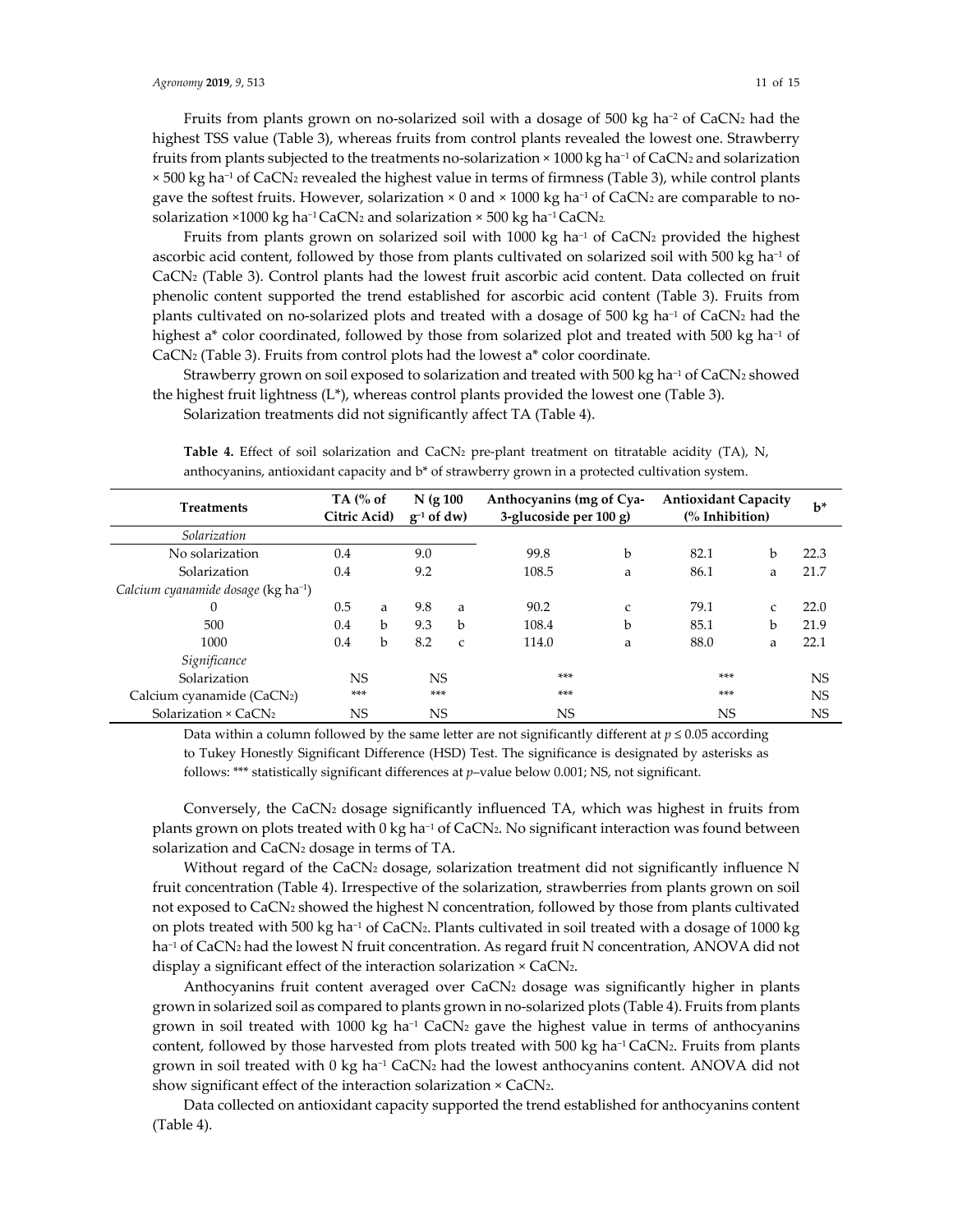Treatments tested had no effects on b\* color coordinate (Table 4).

### **4. Discussion**

Potential use of low environmental impact techniques as replacements or supplements for chemical fungicides have been addressed in many reports [22–24]. A few of these techniques have been tested under field conditions. In this study, the potential use of  $CaCN<sub>2</sub>$  and soil solarization, alone or combined, to enhance fruit production and quality of strawberry was evaluated. In the present study, a 10-week solarization period was chosen. However, there are reports supporting that shorter solarization periods may be equally effective on strawberry [25]. For example, a six-week solarization treatment consistently lowered the weed density compared to the non-treated control on "Chandler" strawberry field crop [26]. Our results showed that improvements in terms of production, vigor and overall fruit quality can be accomplished using the synergistic effect of soil solarization and CaCN<sub>2</sub>. Our outcomes are consistent with those obtained by D'Anna et al. [3], who, by investigating the effects of solarization with transparent polyethylene (PE) or with green ethylenevinylacetate (EVA), found that, regardless of the cultivars tested, total marketable fruit yields in solarized plots are significantly higher than in the untreated plots. Our findings are also consistent with those observed by Iapichino et al. [27] who studying the influence of soil solarization and methyl bromide fumigation on the growth and yield of strawberry plants cultivated under plastic tunnel conditions, report that, in the first year, solarization significantly increased both early and total marketable yields by 15% compared with the fumigated plots, whereas in the successive years, solarization and fumigation were equally effective in increasing yields when compared to untreated plots. Although there are findings that the application of  $CaCN<sub>2</sub>$  or other stabilized fertilizers containing nitrification inhibitors (NIs) can increase yield in potato (*Solanum tuberosum* L.) [28], soybean [*Glycine max* (L.) Merr.] [29], maize (*Zea mays* L.] [30], and wheat (*Triticum aestivum*L.) [31]. Hu et al. [32] report that the use of NIs does not significantly influence the yields of several arable crops. Such contrasting results support the hypothesis that the application of NIs may determine a positive yield response only at low N application rates or when N is lost by leaching and/or denitrification, causing a level of N deficiency severe enough to reduce crop yields in absence of NI [33]. However, our study highlighted an increase in yield traits due to an interactive effect solarization × CaCN2 with a dosage of 500 kg ha<sup>-1</sup> CaCN2. Since CaCN2 is transformed to ammonium within a couple of weeks, and, because the ammonium-N may be subject to volatilization, especially in the presence of high temperatures, our positive response of strawberry to the interactive effect solarization and  $CaCN<sub>2</sub>$  could be related either to species studied or to a right combination timing and dosage of CaCN<sub>2</sub> pre-plant application-temperature. Our results on plant growth and vigor are consistent with those of D'Anna et al. [3], who revealed that, regardless of the cultivars tested and in two experimental years, the number of shoots per crown in the solarized plots is significantly higher than in untreated plots. However, our outcomes are in contrast with those of Montemurro et al. [34], who report that the addition of dicyandiamide to urea did not determine an increase of yield in lettuce grown under a protected environment as compared with the simple application of urea. Thus, as reported by Di Gioia et al. [35], it seems that the crop growth response to N rate and source is the result of a complex interaction between plant genotype and several ecological factors that influence N availability during the crop season. In our study, quality traits such as fruit skin color and fruit firmness, which are imperative for fruit marketability, were evaluated in regard to pre-plant treatments such as solarization and different doses of CaCN2. According to the scientific literature, fruit color affects the grade and appearance of strawberry as a result of the presence of anthocyanins [36,37]. Strawberry fruit is well known as an excellent source of different antioxidants and secondary metabolites such as ascorbic acid and phenolic compounds [16]. Other authors have found that genotype and cultivation technique have significant effects on the content of the secondary metabolites in strawberry fruits [38,40]. Our results showed that improvement in fruit ascorbic acid, anthocyanins, polyphenol contents, and antioxidant capacity can be accomplished through the combined use of soil solarization and CaCN<sub>2</sub> treatment. Considering that several studies have consistently reported the negative effects of high N applications on nutritional and nutraceutical fruit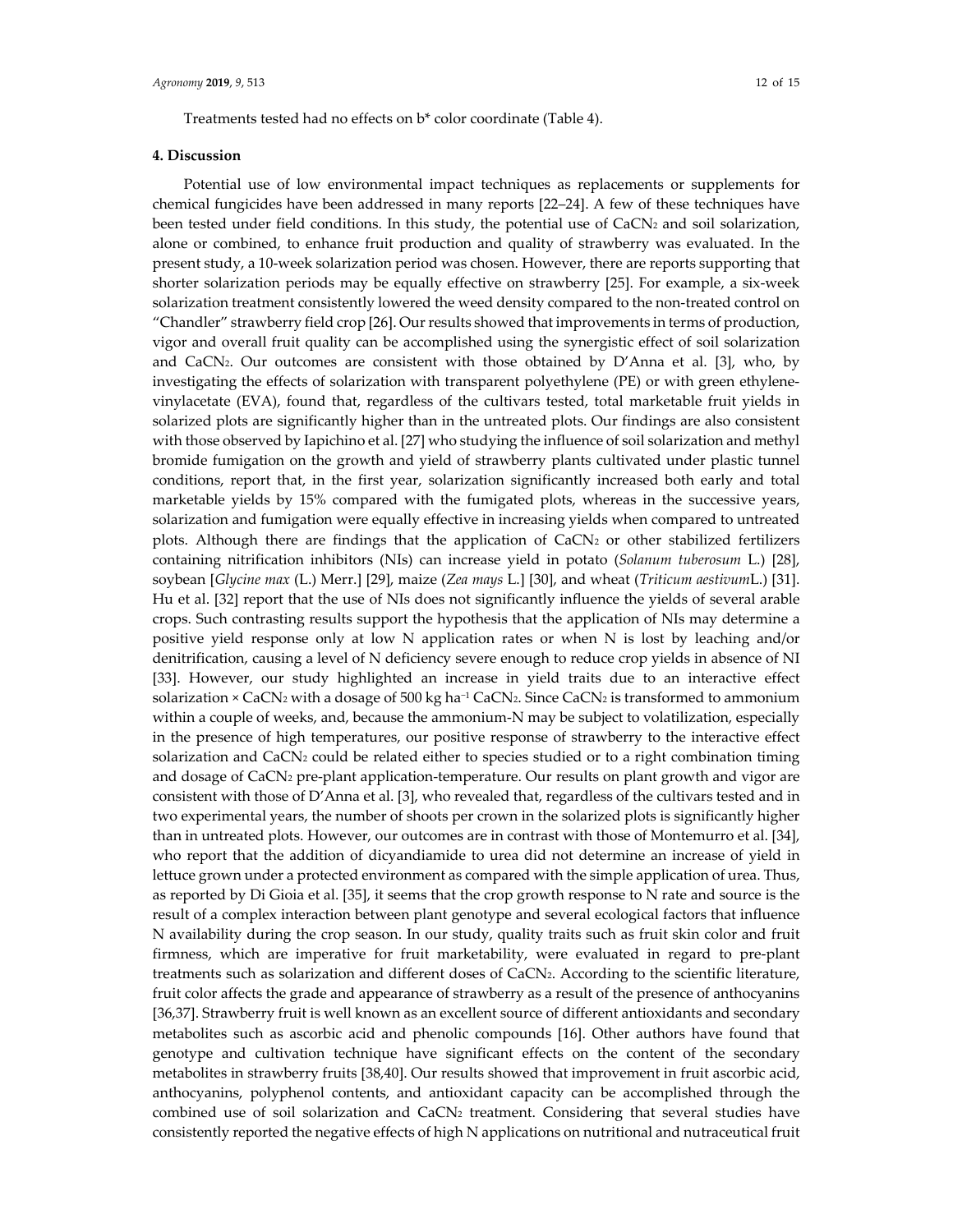traits [41,44], we may hypothesize that the higher ascorbic acid, anthocyanins, polyphenols and antioxidant capacity found in strawberry fruits from plots treated with the highest dose of CaCN2 could be due to a slow nitrification process determined by the application of  $CaCN<sub>2</sub>$  and the persistence of ammonium-N in the soil which may contribute to minimize nutritional stresses derived from the risks of excesses or N deficiency. Our results on TSS and firmness are consistent with those of D'Anna et al. [3], who reveal that, regardless of the cultivars tested in two experimental years, the fruit firmness and TSS detected in untreated plots are significantly lower than in solarized plots. Our outcomes showed that enhancement in fruit firmness can be reached reducing CaCN2 dosage up to 500 kg ha−1 and combining the CaCN2 treatment with soil solarization. Nitrogen is a basic component of amino acids, proteins, nucleic acids, and quite a lot of other metabolites, which are all essential for the growth and development of plants. It is also documented that CaCN2 application affects nitrogen plant availability and accumulation [29]. Our results on N fruit concentration revealed that a decrease in N fruit content can be achieved using the highest CaCN2 dosage. Our findings are in line with those of Di Gioia et al. [35], who, by investigating the effects of calcium cyanamide on nitrogen use efficiency (NUE), yield, nitrates, and dry matter content of lettuce, found that CaCN2 may be used to enhance lettuce quality by reducing NO<sub>3</sub><sup>-</sup> accumulation. Our outcomes are also consistent with those of Montemurro et al. [34] and Richardson and Hardgrave [45], who report that the application of NIs can reduce NO3− accumulation in lettuce.

#### **5. Conclusions**

In the present study, soil solarization combined with CaCN2 treatment significantly influenced yield traits, plant vigor, and nutritional and nutraceutical properties in strawberry fruits. Combining solarization with 500 or 1000 kg ha<sup>-1</sup> CaCN<sub>2</sub> effectively promoted production performance and plant vigor as well as the accumulation of TSS and some antioxidant fruit compounds such as polyphenols, anthocyanins, ascorbic acid, and antioxidant capacity as compared with the control. Our results also showed that the solarization or the  $CaCN<sub>2</sub>$  treatments were not detrimental to strawberry plants. Finally, due to the significant interactions solarization  $\times$  CaCN<sub>2</sub> dosage, this study showed that, for each soil pre-plant treatment tested (solarized or no-solarized), there is an optimal CaCN2 dosage such that optimal levels of yield and overall fruit quality may be achieved. Nevertheless, our findings suggest that a combination of solarization and a CaCN2 treatment at 500 or 1000 kg ha<sup>-2</sup> may effectively improve crop performance and fruit nutritional and nutraceutical quality of strawberry.

**Author Contributions:** Conceptualization, L.S., F.D., and G.I.; Data curation, L.S.; Formal analysis, L.S.; Investigation, L.S. and C.P.; Methodology, L.S., F.D. and G.I.; Supervision, G.I.; Writing—original draft, L.S.; Writing—review and editing, L.S. and G.I.

**Funding:** This research received no external funding.

**Conflicts of Interest:** The authors declare no conflict of interest.

#### **References**

- 1. Biswas, M.K.; Islam, R.; Hossain, M. Micropropagation and field evaluation of strawberry in Bangladesh. *J*. *Agric*. *Tech*. **2008**, *4*, 167–82.
- 2. D'Anna, F.; Caracciolo, G.; Moncada, A.; Prinzivalli, C.; Palermo, M.L.; Amato, F.; Angileri, G.; Fici, G.; Mezzapelle, V.; Signorino, G. Alternatives to methylbromide in strawberry cultivation. *Acta Hortic*. **2009**, *807*, 745–750.
- 3. D'Anna, F.; Iapichino, G.; D'Anna, E. Effects of soil solarization with different plastic films on yield performance of strawberry protected plantations in Sicily. *Acta Hortic.* **2014**, *1015*, 53–58.
- 4. Hannum, S.M. Potential impact of strawberries on human health: A review of the science. *Crit*. *Rev. Food SciNutr.* **2004**, *44*, 1–17.
- 5. Zhen, W.C.; Cao, K.Q.; Dai, L.; Hu, T.L. Management of strawberry (*Fragria ananassa* Duch) replanting problem by soil amendments of medicinal herbs. *Sci*. *Agric*. *Sinica* **2005**, *38*, 730–735. (in Chinese).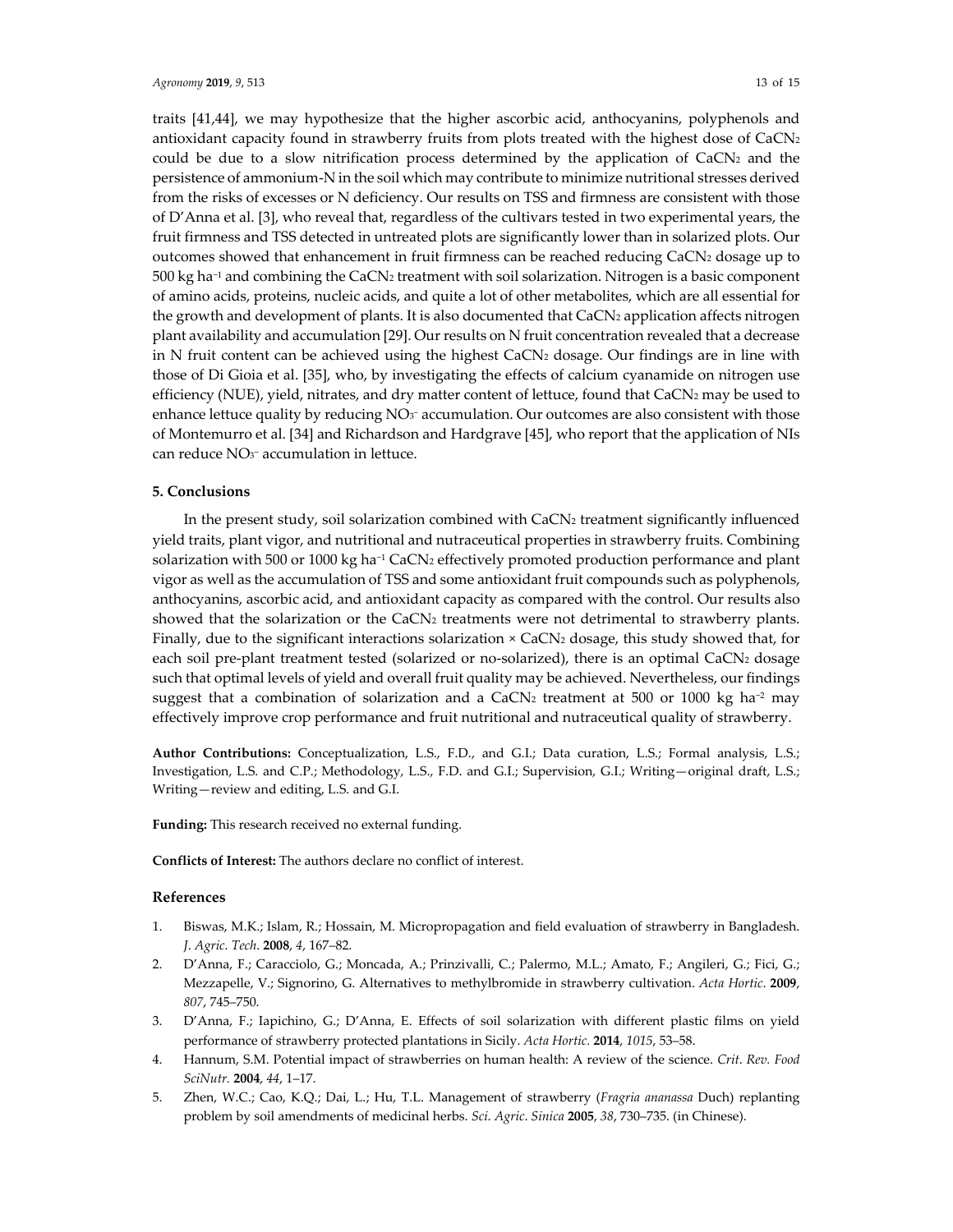- 6. UNEP (United Nations Environment Programme). *Handbook for the Montreal Protocol on Substance that Deplete the Ozone Layer*; Secretariat of The Vienna Convention for the Protection of the Ozone Layer & The Montreal Protocol on Substances that Deplete the Ozone Layer: Nairobi Kenya, 2006.
- 7. Medina-Minguez, J.J. Soil solarization and biofumigation in strawberries in Spain. In Proceedings of the International Conference on Alternatives to Methyl Bromide, Sevilla, Spain, 5–8 March 2002; 123–125.
- 8. Pullman, G.S.; DeVay, J.E.; Garber,R.H. Soil solarization and thermal death: A logarithmic relationship between time and temperature for four soilborne plant pathogens. *Phytopathol*. **1981**, *71*, 959–964.
- 9. Ciancio, A.; Mukerji, K.G. *Integrated Management of Plant Pests and Diseases*; Springer science+Business Media B.V.: Berlin, Germany, 2009; pp. 346.
- 10. Davino, S.; Panno, S.; Iacono, G.; Sabatino, L.; D'Anna, F.; Iapichino, G.; Olmos, A.; Scuderia, G.; Rubio, L.; Tomassoli, L.; Capodici, G.; Martinelli F.; Davino, M. Genetic variation and evolutionary analysis of Pepino mosaic virus in Sicily: Insights into the dispersion and epidemiology. *Plant. Pathol*. **2017**, *66*, 368–375.
- 11. Ling, K.S. Effectiveness of Chemo- and Thermotherapeutic Treatments on Pepino mosaic virus in Tomato Seed. *Plant. Dis.* **2010**, *94*, 325–328.
- 12. Kodama, T.; Fukai, T. Solar heating in closed plastic house for control of soil-borne diseases. V. Application for control of Fusarium wilt of strawberry. *Ann*. *Phytopat*. *Soc*. *Japn*. **1982**, *48*, 570–577.
- 13. Lijing, W.; Tongle, H.U.; Lijing, J.I.; Keqiang, C. Inhibitory efficacy of calcium cyanamide on the pathogens of replant diseases in strawberry. *Front. Agric. China* **2007**, *1*, 183–187.
- 14. Bletsos, F.A. Use of grafting and calcium cyanamide as alternatives to methyl bromide soil fumigation and their effects on growth, yield, quality and fusarium wilt control in melon. *J. Phytopathol*. **2005***, 153,* 155–161.
- 15. Zhu, B.L.; Ma, J.W.; Ye, X.Z.; Xia, Z.M. Effects of lime-nitrogen on soil ameliorate and vegetables production. *J*. *Zhejiang Univ*. (*Agric*. *LifeSci*.) **2001**, *27*, 339–342. (in Chinese).
- 16. Sabatino, L.; De Pasquale, C.; Aboud, F.; Martinelli, F.; Busconi, M.; D'Anna, E.; Panno, S.; Iapichino, G.; D'Anna, F. Properties of new strawberry lines compared with well-known cultivars in winter planting system conditions. *Not. Bot*. *HortiAgrobo*. **2017**, *45*, 9–16.
- 17. Han, C.; Zhao, Y.; Leonard, S.W.; Traber, M. Edible coatings to improve storability and enhance nutritional value of fresh and frozen strawberries (*Fragaria* × *ananassa*) and raspberries (*Rubus ideaus*). *Postharvest Biol*. *Tec*. **2004**, *33*, 67–78.
- 18. Slinkard, K.; Singleton, V.L. Total phenol analysis: Automation and comparison with manual methods. *AJEV* **1997**, *28*, 49–55.
- 19. Rabino, I.; Mancinell, A. Light, temperature, and anthocyanins production. *J. Plant. Physiol.* **1986**, *81*, 922– 924.
- 20. Brand-Williams, W.; Cuvelier, M.E.; Berset, C. Use of a Free Radical Method to Evaluate Antioxidant Activity. *Lebenson*. *Wiss*. *Technol*. **1995**, *28*, 25–30.
- 21. Sorrenti, V.; Salerno, L.; Di Giacomo, C.; Acquaviva, R.; Siracusa, M.A.; Vanella, A. Imidazole derivatives as antioxidants and selective inhibitors of nNOS. *Nitric Oxide* **2006**, *14*, 45–50.
- 22. Gams, W.; Bissett, J. Morphology and Identification of Trichoderma. In *Trichoderma and Gliocladium: Basic Biology, Taxonomy and Genetics*; Kubicek, C.P., Harman, G.E., Eds.;. Taylor and Francis: London, UK, 1998; pp. 3–34.
- 23. Washington, W.S.; Engleitner, S.; Boontjes, G.; Shanmuganathan, N. Effect of fungicides, eaweed extracts, tea tree oil, and fungal agents on fruit rot and yield in strawberry. *Aust. J. Exp. Agric.* **1999**, *39*, 487–494.
- 24. Howell, C.R. Relevance of mycoparasitism in the biological control of Rhizoctoniasolaniby Gliocladiumvirens. *Phytopathology* **1987**, *77*, 992–994.
- 25. Gamliel, A.; Katan, J. *Soil Solarization: Theory and Practice*; The American Phytopathological Society (APS): St. Paul, MN, USA, 2012; pp. 266.
- 26. Samtani, J.B.; Derr, J.; Conway, M.A.; Flanagan, R.D. Evaluating soil solarization for weed control and strawberry (*Fragaria* × *ananassa*) yield in annual plasticulture production. *Weed Technol*. **2017**, *31*, 455–463.
- 27. Iapichino, G.; Prinzivalli, C.; D'Anna, F. Soil Solarization as an Alternative to Methyl Bromide Fumigation for Annual Strawberry Production in a Mediterranean Area. *J. Sustain. Agr*. **2008**, *32*, 365–375.
- 28. Kelling, K.A.; Wolkowski, R.P.; Ruark, M.D. Potato response to nitrogen form and nitrification inhibitors. *Am. J. Potato Res.* **2011**, *88*, 459–469.
- 29. Kaushal, T.; Onda, M.; Ito, S.; Yamazaki, A.; Fujikake, H.; Ohtake, N.; Sueyoshi, K.; Takahashi, Y.; Ohyama. T. Effect of deep placement of slow-release fertilizer (lime nitrogen) applied at different rates on growth, N2 fixation and yield of soya bean (*Glycine max* L. Merr.). *J. Agron. Crop. Sci.* **2006**, *192*, 417–426.